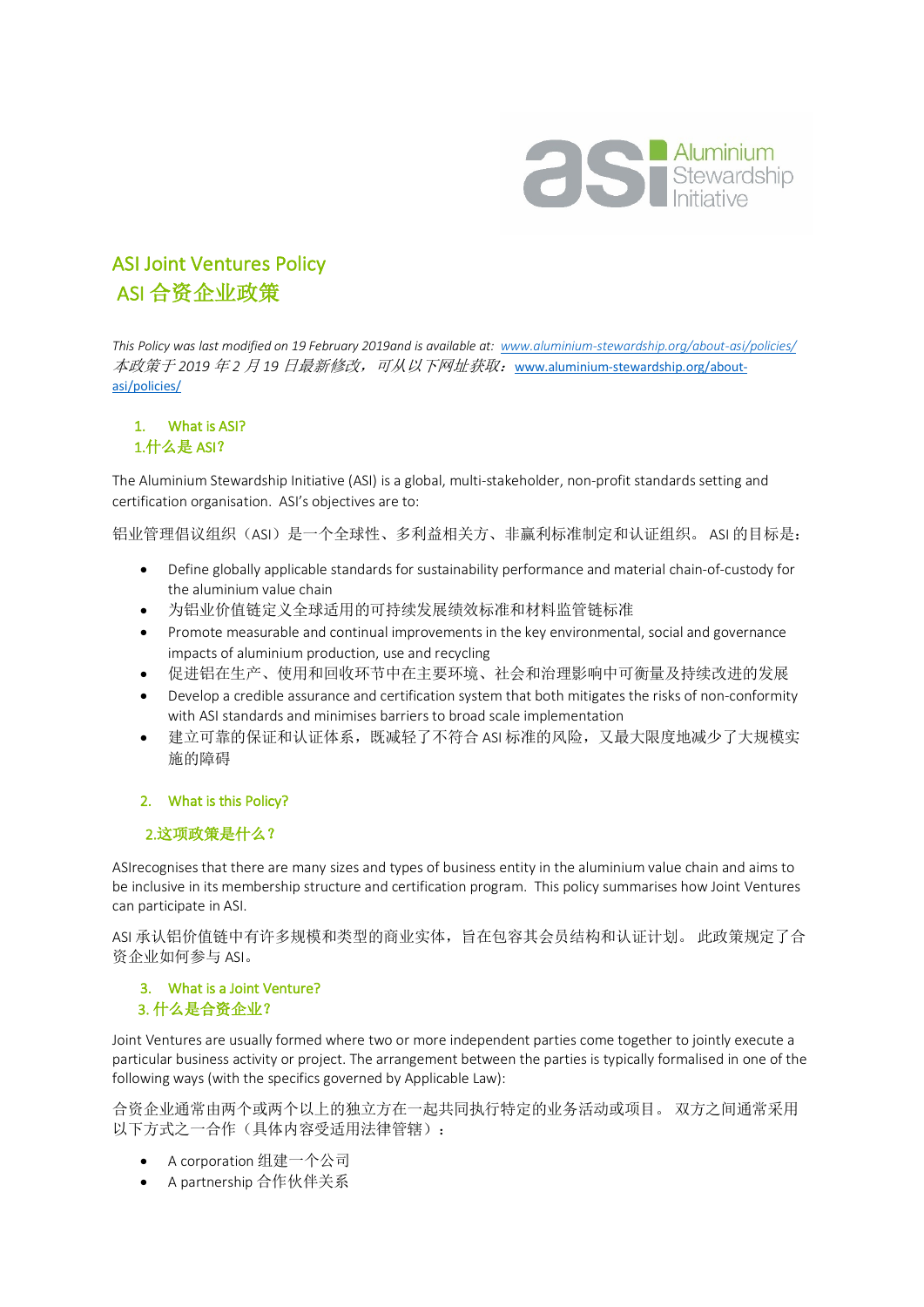• An unincorporated contractual arrangement. 非法人合约关系

#### 4. ASI Members and Joint Ventures 4. ASI 会员和合资企业

In order for a Joint Venture to participate in ASI's membership structure and (where applicable) the ASI certification program, at least one Joint Venture party,or the Joint Venture entity itself,must be an ASI member.

The ASI Constitution does make provision for 'Joint holding of a membership in ASI' under clause 5.9, where two or more bodies corporate may jointly hold a membership in any class of membership in ASI.A body corporate may be a Joint Membership Holder in respect of one membership in ASI only. To discuss this option further, please contact the ASI Chief Executive Officer.

为了使合资企业能够参与 ASI 的会员组织和(如适用) ASI 认证计划,至少一个合资方或合资企业本身 必须是 ASI 会员。

ASI 章程明确根据第 5.9 条规定"共同持有 ASI 会员资格",两个或两个以上的法人团体可以共同拥有 ASI 任何一类会员资格。一个法人团体可以是一个联合会员资格持有人,仅限 ASI 的一名会员。 要进一 步讨论此选项,请联系 ASI 首席执行官。

#### 5. Seeking ASI Certification 寻求 ASI 认证

Companies seeking ASI Certification join ASI as a 'Production and Transformation' or 'Industrial User' member. Members in these classes must achieve certification against applicable requirements of the ASIPerformance Standard for at least one facility or product line within two years of joining ASI.

In the event that the entity or facility seeking ASI Certification is in a Joint Venture arrangement, the concept of 'Control' is important. The ASI Assurance Manual (V1, 2017, p28) notes the following:

作为"生产和转型"或"工业用户"类公司加入 ASI 会员组织。 这些类别的会员必须在加入 ASI 后的两 年内,针对至少一个设施或产品线进行 ASI 绩效标准的认证。

如果寻求 ASI 认证的实体或机构是以合资企业形式申请, "控制权"的概念很重要。 ASI 保证手册 (V1.2017, 第 28 页) 定义了以下内容:

*'Control' by an ASI Member and Joint Venture arrangements* 

## ASI 会员和合资企业 的"控制权"

A Business, Facility or Product/Program to be included within a Member's Certification Scope must be within the Control of that Member. 'Control' means direct or indirect ownership, direct or indirect power to remove, nominate or appoint at least 50% of the members of the Board or management, day-to-day executive management, or any legally recognised concept analogous to these (see Glossary definition).

包含在会员认证范围内的业务、设施或产品/计划必须在该会员的控制范围内。 "控制权"是指直接或 间接所有权,可直接或间接的移除、提名或任命至少 50%的董事会成员或管理层,日常执行管理层或 任何法律认可的类似概念(见词汇表定义)。

It is the responsibility of the Member to demonstrate 'Control' of Entities and/or Facilities nominated to be part of their Certification Scope to the satisfaction of the Auditor. This should be done as part of the Self Assessment process when Certification Scope is defined, and prior to the audit planning stage.

会员有责任证明"控制权"被提名为其认证范围的实体和/或设施,以得到认证人员的认可。 需在定义 认证范围时以及认证计划阶段之前作为自我评估过程的一部分完成。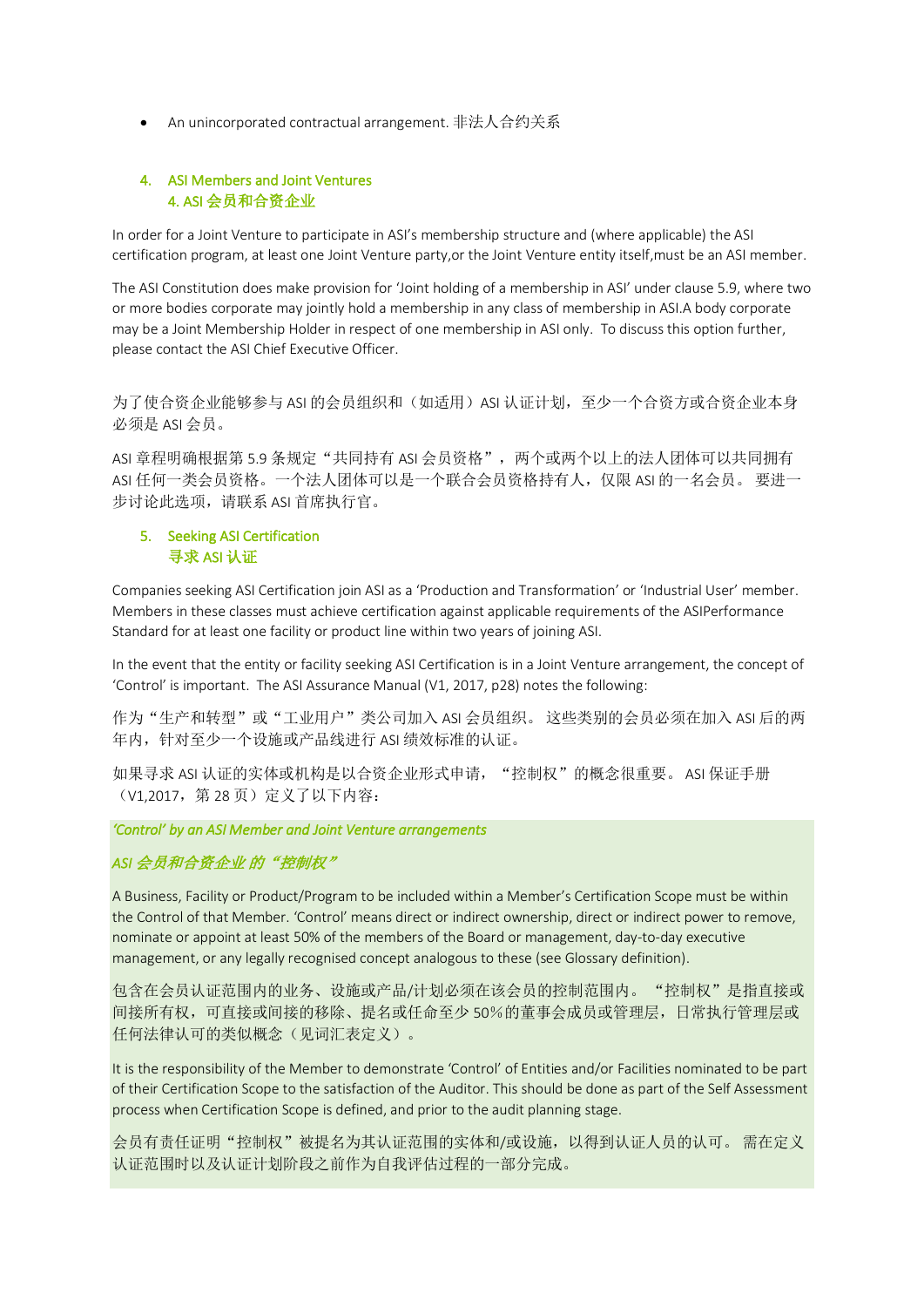An Entity seeking Certification that is structured as a joint venture could have equity vested in more than one ASI Member and/or organisations that are not members of ASI. The controlling operator of the Entity (one of the joint venture partners) must be an ASI Member, or the joint venture Entity itself could be an ASI Member, in order to seek ASI Certification.

以合资企业形式构建的认证实体可以拥有一个以上 ASI 会员和/或非 ASI 会员组织的股权。 实体的控制运 营商(合资伙伴之一)必须是 ASI 会员,或合资企业实体本身是 ASI 会员,以寻求 ASI 认证。

An ASI Member that has equity in a joint venture Entity, but not Control, cannot include that Entity in their own Certification Scope. However, where Performance Standard Certification is achieved by a joint venture Entity in which an ASI Member has equity, it can count towards that Member's commitment to achieve Certification for at least part of their business, even if that Member is not the controlling operator. It can also be linked to the Member's page on the ASI website.

在合资企业实体中拥有股权而非控制权的 ASI 会员不能在其自己的认证范围内包含该实体。 但是, 如果 ASI 会员拥有股权的合资企业通过了绩效标准认证,则该会员承诺至少部分业务获得认证,即使该会员 不是控制运营商,它也可以链接到 ASI 网站上的会员页面。

#### 6. Managing the ASI Certification process in elementAl 6.在 elementAl 铝元素平台上管理 ASI 认证过程

ASI Members manage their Certification process in ASI's online assurance platform, *elementAl*. Each ASI Member in 'Production and Transformation' and 'Industrial Users' membership classes has its own secure login area (Member account) where it can work on Self Assessments and liaise with ASI Accredited Auditors. There is no limit to the number of individual users (User accounts) per Member account.

会员可在 ASI 在线保证平台 elementAI 铝元素平台中管理认证流程。"生产和转型"和"工业用户"会 员等级中的每个 ASI 会员都有自己的安全登录帐户(会员帐户),可以在其中进行自我评估并与 ASI 认 证公司联络。 每个会员帐户的个人用户(用户帐户)数量没有限制。

If one or more ASI Members are part of a Joint Venture, the controlling Member/s would be able to manage ASI Certification workflows relating to the Joint Venture in their Member account on elementAl. User accounts can be given access to the Joint Venture data in elementAl by the ASI Secretariat, at the request of the controlling ASI Member.

如果一个或多个 ASI 会员是合资企业的一部分,则拥有控制权的会员将能够在其铝元素平台 elementAl 的会员账户中管理与合资企业相关的 ASI 认证工作流程。 可根据 ASI 秘书处的要求,使用用户帐户访问 合资企业数据。

Member and User accounts can be established in elementAl to address the following situations:

可以在 elementAl 铝元素平台中建立会员和用户帐户,以解决以下情况

| Joint Venture structure 合资企业结构 |                                                  | elementAl options 铝元素平台选项 |                                                  |
|--------------------------------|--------------------------------------------------|---------------------------|--------------------------------------------------|
|                                | The Joint Venture entity is an ASI Member in its | $\bullet$                 | The Joint Venture entity has its own Member      |
|                                | own right                                        |                           | account                                          |
|                                | 合资企业实体本身就是 ASI 会员                                |                           | 合资企业实体拥有自己的会员账户                                  |
|                                | One ASI Member is the controlling entity in the  | $\bullet$                 | The Joint Venture data can be managed in the     |
|                                | Joint Venture and one or more additional ASI     |                           | controlling Member's account                     |
|                                | Members are Joint Venture parties                |                           | 合资企业数据可以在有控制权的会员账户中                              |
|                                | 一个 ASI 会员是合资企业的控制实体, 一个                          |                           | 进行管理                                             |
|                                | 或多个 ASI 会员是合资方                                   | $\bullet$                 | Individual user accounts can be created with     |
|                                | One ASI Member is the controlling entity in the  |                           | access to only the Joint Venture data (including |
|                                | Joint Venture and one or more additional Joint   |                           | from personnel not within the controlling        |
|                                | Venture parties are not ASI members              |                           | Member)                                          |
|                                | 一个 ASI 会员是合资企业的控制实体,<br>一个                       |                           | 可以创建个人用户帐户, 只能访问合资企业                             |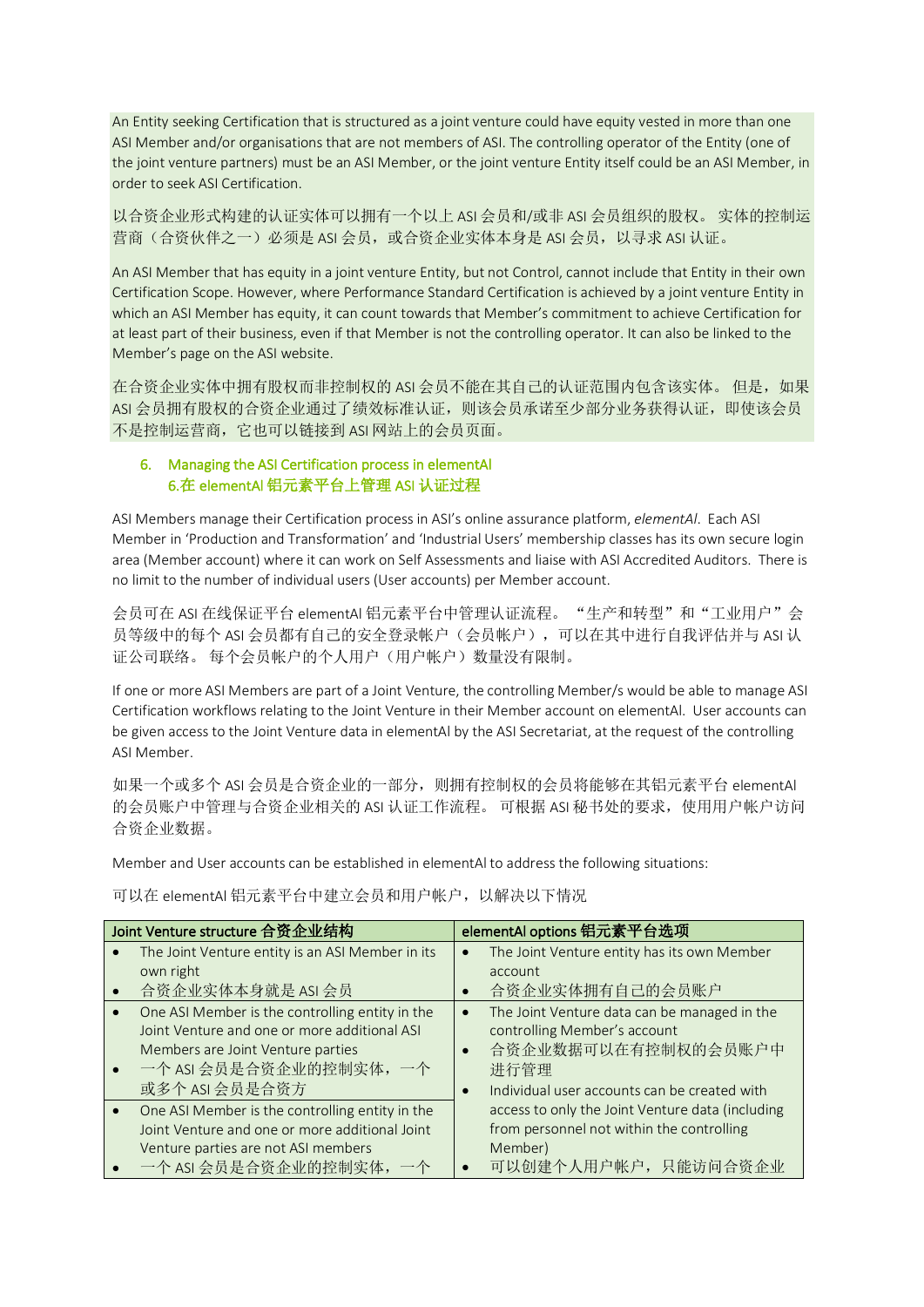| 或多个额外的合资方不是 ASI 会员                                                                                                                                                                                                                                                                   | 数据(包括非控制会员内的人员)                                                                                                                                                                                                                                                                                                                     |
|--------------------------------------------------------------------------------------------------------------------------------------------------------------------------------------------------------------------------------------------------------------------------------------|-------------------------------------------------------------------------------------------------------------------------------------------------------------------------------------------------------------------------------------------------------------------------------------------------------------------------------------|
| One ASI Member is the controlling entity in the<br>Joint Venture, one or more additional ASI<br>Members are Joint Venture parties, and one or<br>more additional Joint Venture parties are not ASI<br>members<br>一个 ASI 会员是合资企业的控制实体, 一个<br>或多个 ASI 会员是合资方, 一个或多个额外<br>的合资方不是 ASI 会员 |                                                                                                                                                                                                                                                                                                                                     |
| Two ASI Members share equal control of the<br>Joint Venture<br>两名 ASI 会员拥有对合资企业的同等控制权                                                                                                                                                                                                | The Joint Venture data can be managed from<br>$\bullet$<br>both controlling Members' accounts<br>可以从两个有控制权的会员账户管理合资企<br>业数据<br>Individual user accounts can be created with<br>access to only the Joint Venture data (including<br>from personnel not within the controlling<br>Member)<br>可以创建个人用户帐户, 只能访问合资企业<br>数据 (包括非控制成员内的人员) |
| ASI Members are not the controlling entity in<br>the Joint Venture<br>ASI 会员不是合资企业的控制实体                                                                                                                                                                                              | ASI Certification can only be sought when the<br>$\bullet$<br>controlling entity is an ASI member.<br>只有在控制实体是 ASI 会员时才能进行 ASI 认<br>证。                                                                                                                                                                                              |

#### 7. The ASI Chain of Custody Standard and Joint Ventures 7. ASI 监管链标准和合资企业

ASI Chain of Custody (CoC) Certification is designed to support businesses in the aluminium value chain that wish to provide their customers and stakeholders with independent assurance for responsible production and sourcing of Aluminium.ASI CoC Certification is voluntary for ASI Members, though encouraged.The ASI CoC Standard is structured into three sections, which set the necessary framework for managing robust Chain of Custody systems:

ASI 监管链(CoC)认证旨在为铝价值链中的企业提供支持,这些企业希望为其客户和利益相关者提供负 责任的生产和采购的独立保证. ASI 鼓励会员进行 CoC 认证,但不是强制性的。 ASI CoC 标准分为三个部 分,为管理强大的监管链系统设置了必要的框架:

- Sections 1– 2. General CoC Management: Management System and Responsibilities; Outsourcing Contractors.
- Sections 3 7. Confirming Eligible Inputs: Primary Aluminium; Recycled Aluminium; Casthouses; Post-Casthouse; Due Diligence.
- Sections 8 12. CoC Accounting, Documentation and Claims: Mass Balance System; Issuing CoC Documents; Receiving CoC Documents; Market Credits System; Claims and Communications.
- 第 1-2 节. 一般性 CoC 管理: 管理体系和责任; 外包承包商。
- 第 3 -7 节.确认符合条件的输入:原铝、再生铝、熔铸、熔铸后续、尽职调查。
- 第 8-12 节.COC 核算, 文件和声明: 质量平衡系统; 发布 CoC 文件; 接收 CoC 文件; 市场信用体系; 声明和沟通。

The ASI CoC Standard explicitly addresses Joint Venture situations. The ASI CoC Standard Guidance (V1, 2017, p27) notes the following:

ASI CoC 标准明确说明了合资企业的情况。 ASI CoC 标准指南(V1,2017,第 27 页)注明以下内容: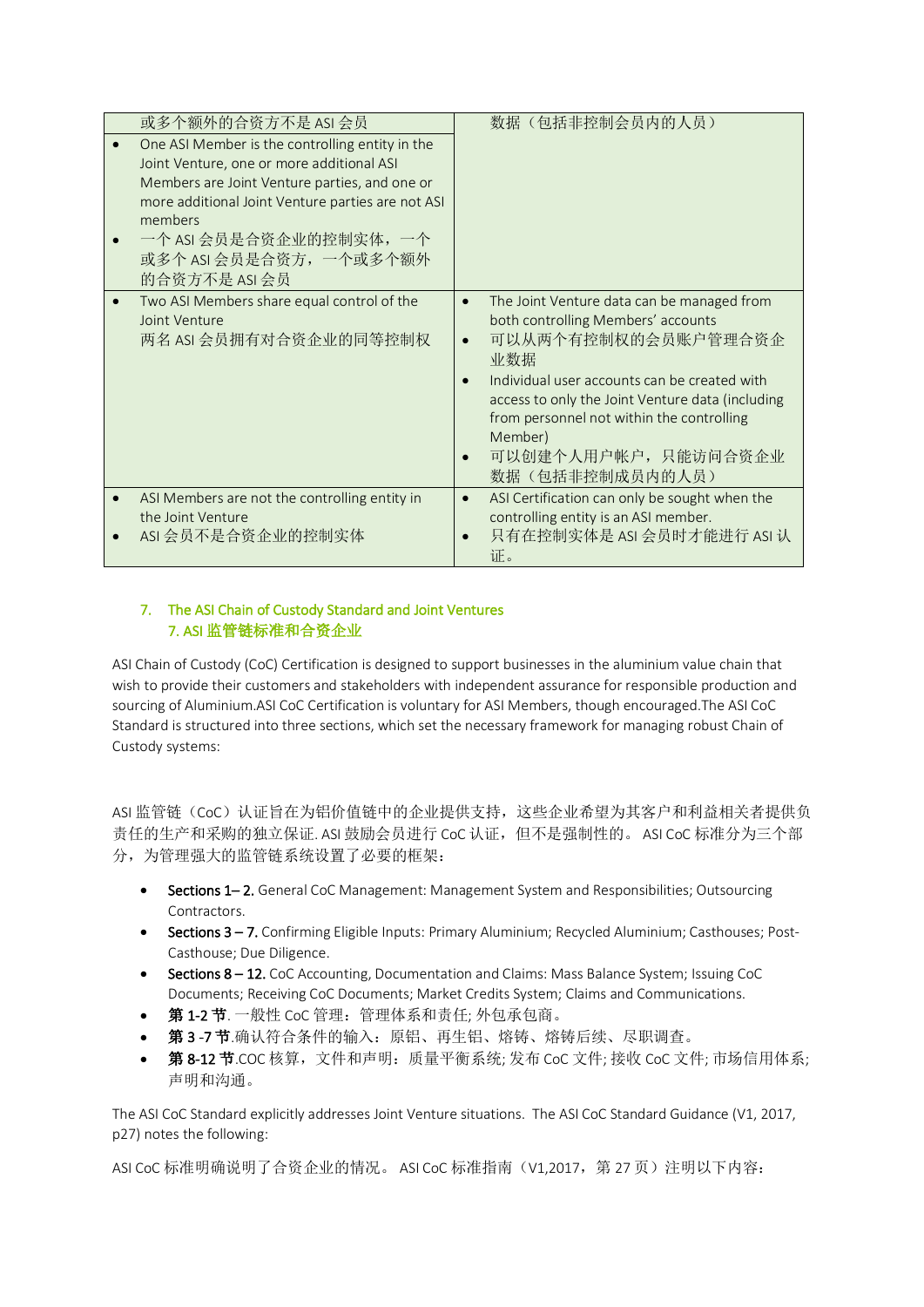Section 3 of the CoC Standard supports the uptake of the ASI Performance Standard by specifying that CoC Material (in the form of ASI Bauxite, ASI Alumina and/or ASI Liquid Metal) comes from Facilities that are: • Certified against the ASI Performance Standard (or a comparable Responsible Mining Standard, where this has been recognised by ASI), and

• Within an Entity's CoC Certification Scope, or

• Those in which the Entity holds a legal interest and are within the CoC Certification Scope of another CoC Certified Entity, so as to accommodate joint venture situations.

CoC 标准的第 3 部分通过指定 CoC 材料 (以 ASI 铝土矿、ASI 氧化铝和/或 ASI 铝液的形式)来自以下设施 支持 ASI 绩效标准的认证:

•通过 ASI 绩效标准认证(或 ASI 认可的可比较的负责任采矿标准),以及

•在实体的 CoC 认证范围内, 或

•实体拥有合法权益且属于另一个 CoC 认证实体的 CoC 认证范围的那些,以适应合资企业的情况。 Joint venture arrangements involving multiple shareholders are common in the upstream aluminium industry, due to the significant capital investment required needed to establish new facilities. These facilities are often operated on a tolling basis, whereby the shareholders are entitled to a percentage of the production in accordance with their financial investment.

由于在上游铝业中很常见到涉及多个股东的合资企业,建立新设施所需大量资本投入。 这些设施通常 以收费方式运营,股东有权根据其财务投资获得一定比例的生产。

#### 8. What kind of claims about ASI can be made by Joint Venture partners? 8.合资企业合作伙伴可以提出哪些关于 ASI 的声明?

The ASI Claims Guide sets out the rules and supporting guidance for the types of claims that may be made regarding ASI Certification and Membership. These include:

ASI 声明指南规定了可能针对 ASI 认证和会员资格提出声明类型的规则和支持指南。 这些包括:

- Claims relating to ASI Membership
- Claims relating to the ASI Performance Standard
- Claims relating to the ASI Chain of Custody Standard
- Use of ASI Logos and QR Code
- Monitoring, enforcement and complaints
- •与 ASI 会员资格相关的声明
- •与 ASI 绩效标准相关的声明
- •与 ASI 监管链标准相关的声明
- •使用 ASI 徽标和 QR 码
- •监督、执法和投诉

The Claims Guide (V1, 2017, p8) also addresses Joint Venture situations, noting the following:

声明指南(V1.2017, 第 8 页)也涉及合资企业的情况,并注意到以下情况:

Organisations that are not members of ASI may be able to make general marketing claims that make reference to ASI, subject to the applicable requirements of this Guide. 非 ASI 会员的组织可能会根据本指南的适用要求提出引用 ASI 的一般营销声明。

In the aluminium value chain, non-members may include:

• Organisations with a non-Controlling interest in a joint venture or similar arrangement that is covered by ASI Certification. The Entity in Control of the joint venture would need to be an ASI Member in order to seek and achieve Certification (in a jointly controlled JV, only one of the controlling parents needs to be an ASI Member for this purpose). Any separate claims made by non-members must be in conformance with